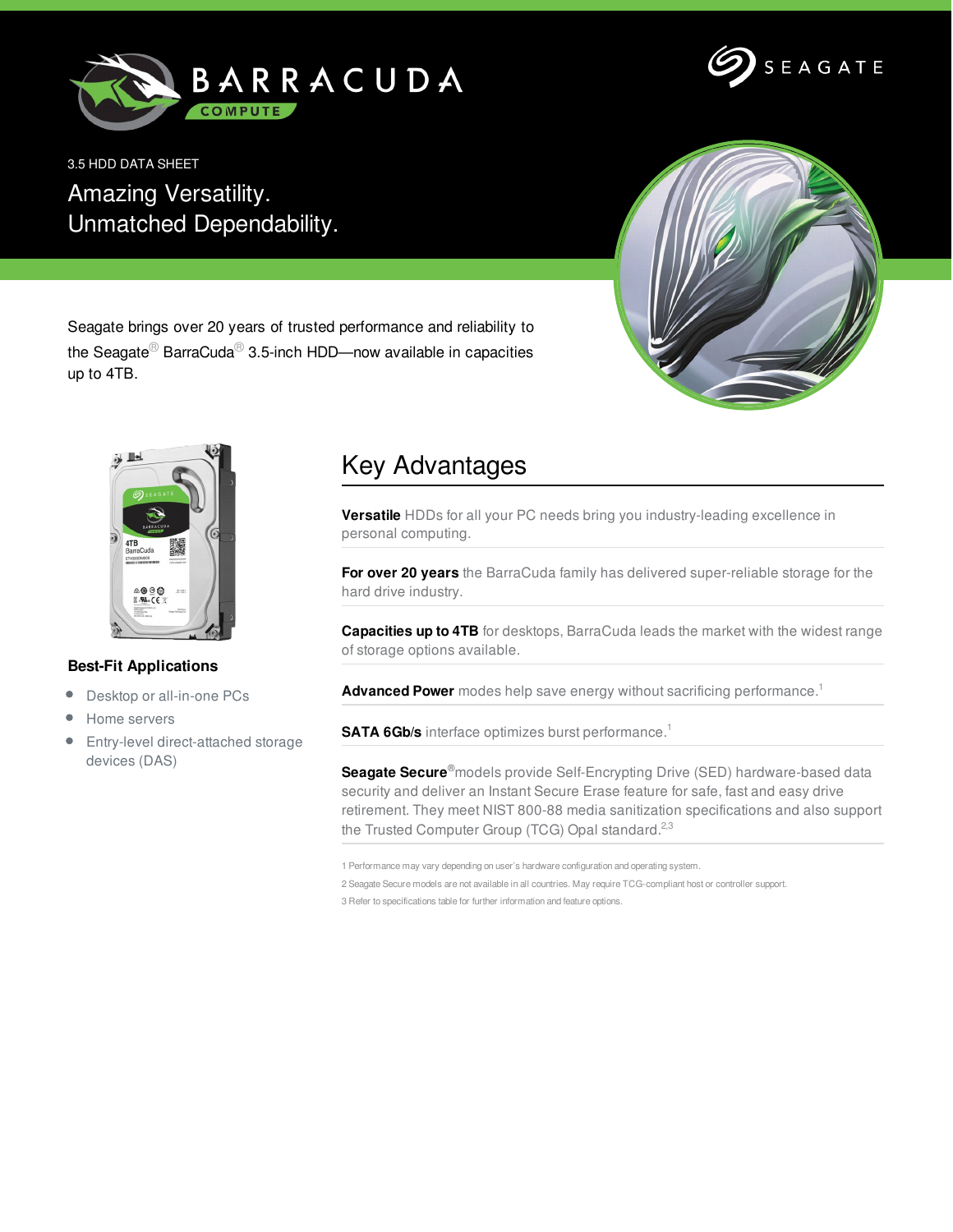



| Specifications                                   | 4TB                             | 3TB                          | 2TB                          | 2TB                          | 1TB                          |
|--------------------------------------------------|---------------------------------|------------------------------|------------------------------|------------------------------|------------------------------|
| <b>Standard Model Numbers</b>                    | ST4000DM004                     | ST3000DM008                  | ST2000DM006                  | ST2000DM008                  | ST1000DM010                  |
| Seagate Secure <sup>®</sup> Model Numbers        |                                 | ST3000DM002                  | ST2000DM002                  |                              |                              |
| <b>Bytes per Sector</b>                          | 4096                            | 4096                         | 4096                         | 4096                         | 4096                         |
| Heads/Disks                                      | 4/2                             | 6/3                          | $6/3$ or $4/2$               | 2/1                          | 2/1                          |
| Performance                                      |                                 |                              |                              |                              |                              |
| Interface                                        | SATA 6Gb/s                      | SATA 6Gb/s                   | SATA 6Gb/s                   | SATA 6Gb/s                   | SATA 6Gb/s                   |
| SATA Transfer Rates Supported (Gb/s)             | 6.0/3.0/1.5                     | 6.0/3.0/1.5                  | 6.0/3.0/1.5                  | 6.0/3.0/1.5                  | 6.0/3.0/1.5                  |
| Max. Sustained Transfer Rate OD<br>(MB/s)        | 190MB/s                         | 210MB/s                      | 210MB/s                      | 220MB/s                      | 210MB/s                      |
| Cache, Multisegmented (MB)                       | 256                             | 64                           | 64                           | 256                          | 64                           |
| Reliability/Data Integrity                       |                                 |                              |                              |                              |                              |
| Load/Unload Cycles                               | 300,000                         | 300,000                      | 300.000                      | 300,000                      |                              |
| Nonrecoverable Read Errors per Bits<br>Read, Max | 1 per 10E14                     | 1 per 10E14                  | 1 per 10E14                  | 1 per 10E14                  | 1 per 10E14                  |
| Power-On Hours per Year (24×7)                   | 2400                            | 2400                         | 2400                         | 2400                         | 2400                         |
| Workload Rate Limit (TB/Year)                    | 55                              | 55                           | 55                           | 55                           | 55                           |
| Limited Warranty (years)                         | $\overline{c}$                  | $\overline{c}$               | $\overline{c}$               | $\mathbf{2}$                 | $\overline{2}$               |
| Power Management                                 |                                 |                              |                              |                              |                              |
| Startup Power (A)                                | 2.0                             | 2.5                          | 2.5                          | 2.0                          | 2.0                          |
| Operating Mode, Typical (W)                      | 3.7                             | 8                            | 8                            | 4.3                          | 5.3                          |
| Idle Average (W)                                 | 2.5W                            | 5.40W                        | 5.40W                        | 3.0W                         | 4.60W                        |
| Standby Mode/Sleep Mode, Typical (W)             | 0.25/0.25                       | 0.75/0.75                    | 0.75/0.75                    | 0.3/0.3                      | 0.94/0.94                    |
| Voltage Tolerance, Inc. Noise (5V)               | $\pm 5\%$                       | $\pm 5\%$                    | $\pm 5\%$                    | ±5%                          | $\pm 5\%$                    |
| Voltage Tolerance, Inc. Noise (12V)              | ±10%                            | ±10%                         | ±10%                         | ±10%                         | ±10%                         |
| Environmental/Temperature                        |                                 |                              |                              |                              |                              |
| Operating (ambient, min)                         | $0^{\circ}$ C                   | $0^{\circ}$ C                | $0^{\circ}$ C                | $0^{\circ}$ C                | 0°C                          |
| Operating (drive case, max)                      | $60^{\circ}$ C                  | $60^{\circ}$ C               | $60^{\circ}$ C               | $60^{\circ}$ C               | $60^{\circ}$ C               |
| Nonoperating (ambient)                           | $-40\degree$ C – 70 $\degree$ C | $-40\degree C - 70\degree C$ | $-40\degree C - 70\degree C$ | $-40\degree C - 70\degree C$ | $-40\degree C - 70\degree C$ |
| Halogen Free                                     | Yes                             | Yes                          | Yes                          | Yes                          | Yes                          |
| RoHS Compliance                                  | Yes                             | Yes                          | Yes                          | Yes                          | Yes                          |
| Physical                                         |                                 |                              |                              |                              |                              |
| Height (mm/in, max)                              | 20.17mm/0.794in                 | 26.11mm/1.028in              | 26.11mm/1.028in              | 20.17mm/0.794in              | 19.99mm/0.787in              |
| Width (mm/in, max)                               | 101.6mm/4.0in                   | 101.6mm/4.0in                | 101.6mm/4.0in                | 101.6mm/4.0in                | 101.6mm/4.0in                |
| Depth (mm/in, max)                               | 146.99mm/5.787in                | 146.99mm/5.787in             | 146.99mm/5.787in             | 146.99mm/5.787in             | 146.99mm/5.787in             |
| Weight (g/lb)                                    | 490g/1.08lb                     | 626g/1.38lb                  | 626g/1.38lb                  | 415g/0.915lb                 | 400g/0.88lb                  |
| <b>Carton Unit Quantity</b>                      | 25                              | 20                           | 20                           | 25                           | 25                           |
| Cartons per Pallet/Cartons per Layer             | 40/8                            | 40/8                         | 40/8                         | 40/8                         | 40/8                         |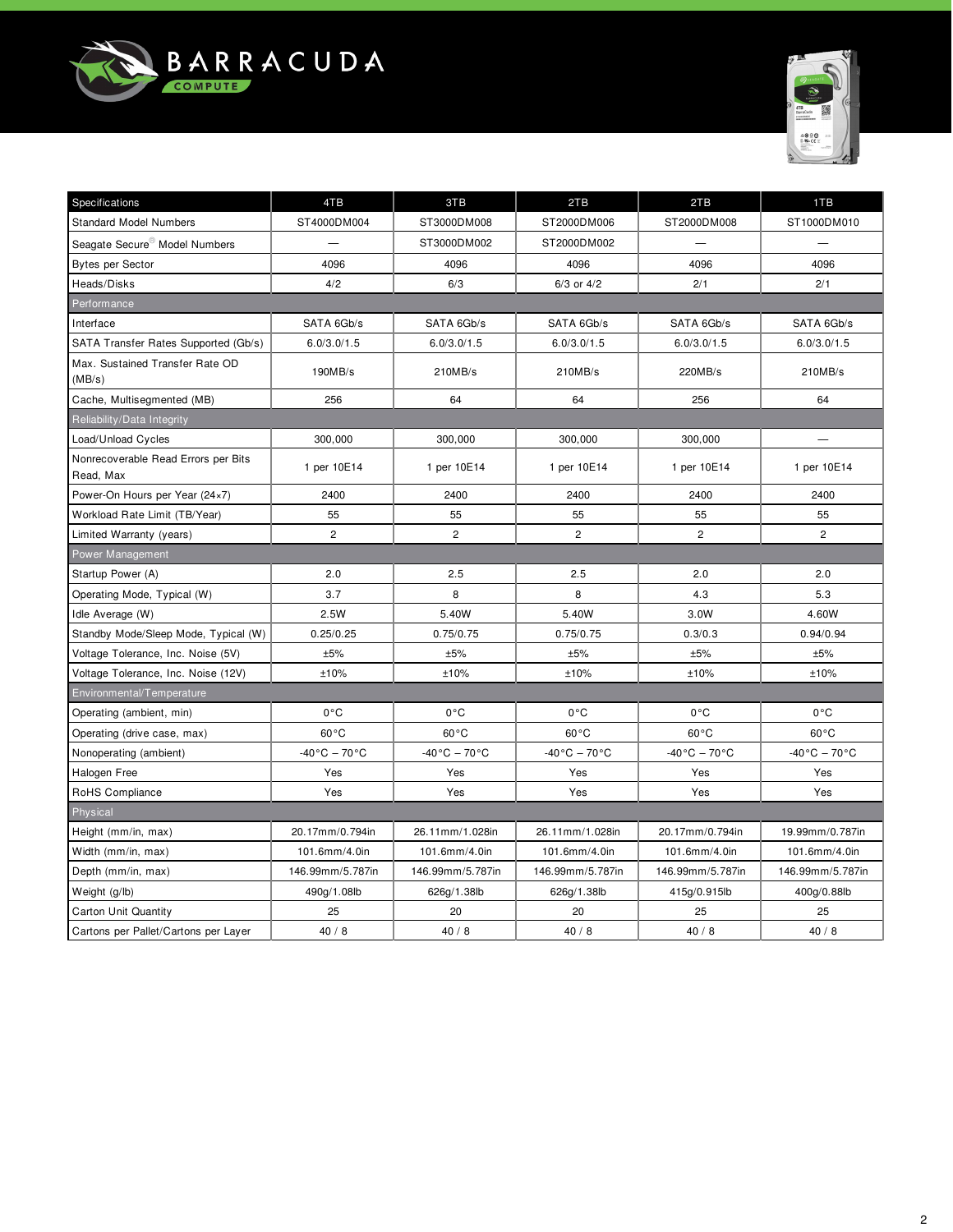



| Specifications                                   | 500GB                        |
|--------------------------------------------------|------------------------------|
| <b>Standard Model Numbers</b>                    | ST500DM009                   |
| Seagate Secure <sup>®</sup> Model Numbers        |                              |
| <b>Bytes per Sector</b>                          | 4096                         |
| Heads/Disks                                      | 2/1                          |
| Performance                                      |                              |
| Interface                                        | SATA 6Gb/s                   |
| SATA Transfer Rates Supported (Gb/s)             | 6.0/3.0/1.5                  |
| Max. Sustained Transfer Rate OD<br>(MB/s)        | 210MB/s                      |
| Cache, Multisegmented (MB)                       | 32                           |
| Reliability/Data Integrity                       |                              |
| Load/Unload Cycles                               |                              |
| Nonrecoverable Read Errors per Bits<br>Read, Max | 1 per 10E14                  |
| Power-On Hours per Year (24×7)                   | 2400                         |
| Workload Rate Limit (TB/Year)                    | 55                           |
| Limited Warranty (years)                         | $\sqrt{2}$                   |
| Power Management                                 |                              |
| Startup Power (A)                                | 2.0                          |
| Operating Mode, Typical (W)                      | 5.3                          |
| Idle Average (W)                                 | 4.60W                        |
| Standby Mode/Sleep Mode, Typical (W)             | 0.94/0.94                    |
| Voltage Tolerance, Inc. Noise (5V)               | ±5%                          |
| Voltage Tolerance, Inc. Noise (12V)              | ±10%                         |
| Environmental/Temperature                        |                              |
| Operating (ambient, min)                         | $0^{\circ}$ C                |
| Operating (drive case, max)                      | $60^{\circ}$ C               |
| Nonoperating (ambient)                           | $-40\degree C - 70\degree C$ |
| Halogen Free                                     | Yes                          |
| RoHS Compliance                                  | Yes                          |
| Physical                                         |                              |
| Height (mm/in, max)                              | 19.99mm/0.787in              |
| Width (mm/in, max)                               | 101.6mm/4.0in                |
| Depth (mm/in, max)                               | 146.99mm/5.787in             |
| Weight (g/lb)                                    | 400g/0.88lb                  |
| <b>Carton Unit Quantity</b>                      | 25                           |
| Cartons per Pallet/Cartons per Layer             | 40/8                         |